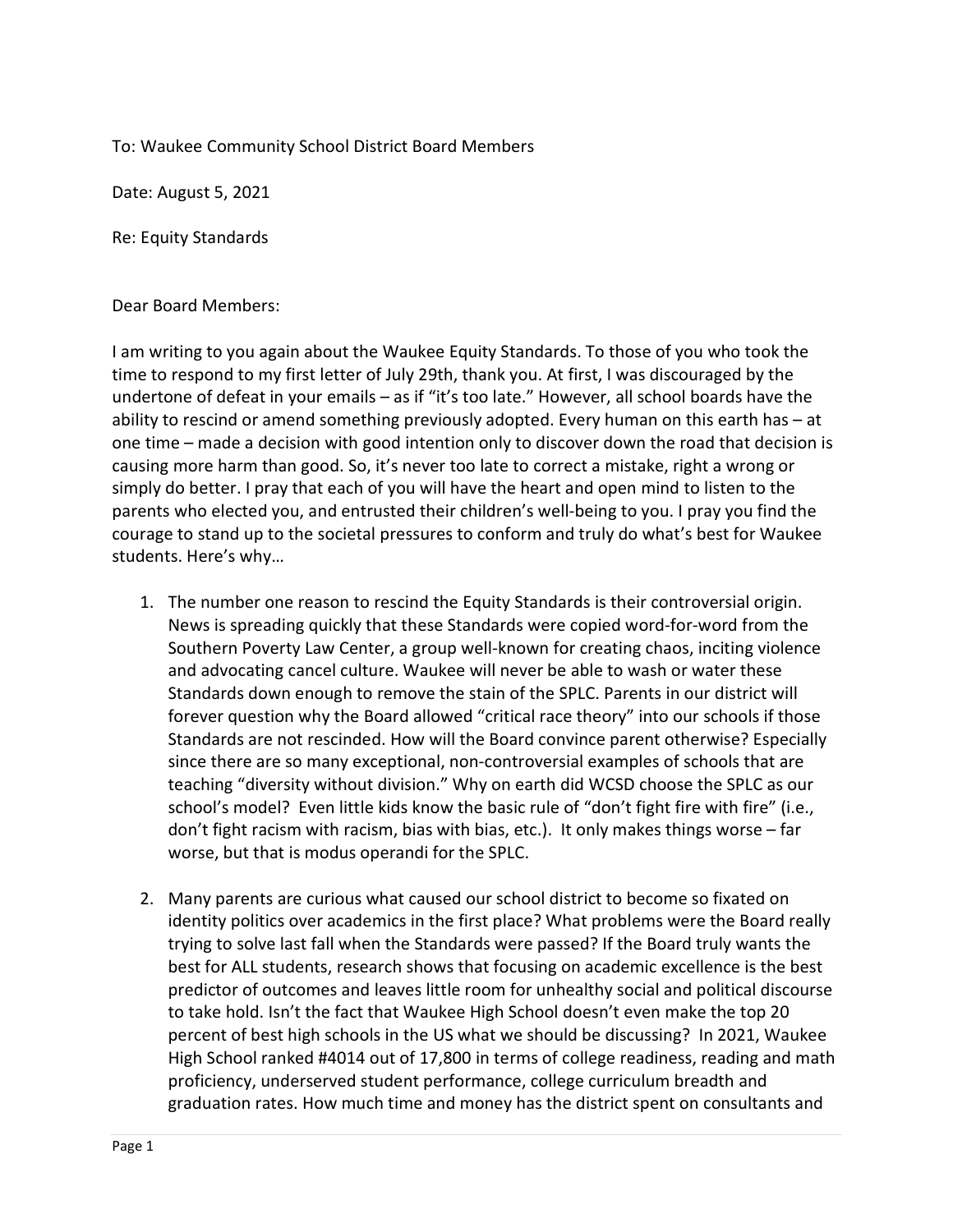lawyers to work on the Equity Standards, who are now busy trying to find loopholes to make them legal? Is it really in our students' best interest to direct time, resources and attention away from basic learning and academic excellence?

- 3. Another huge concern is the paradox that exists between equity and diversity. Please explain how these two Standards can co-exist? Diversity is what makes each student unique and special. Equity, in contrast, requires everyone to be the same / have the same. To achieve equity in our schools, diversity would have to be eliminated, which is both biologically and psychologically impossible. Diversity exists naturally and inherently – we are all different, not just on the outside…on the inside too. Those diversities should be celebrated – not grouped and labeled in enigmatic attempts to "level the playing field." Waukee's Equity Standards have created an irreconcilable conflict between diversity and equity that will inevitably result in more bias and discriminatory practices because it divides our kids, rather than unites them.
- 4. To dive a bit deeper on diversity, every leader and business owner will tell you that diversity programs FAIL miserably when they focus solely on physical attributes, like race and gender. Real diversity at Waukee will only begin when teachers and administrators acknowledge that students bring so much more to the table than their skin color or pronouns. Diversity happens at Waukee when we instill a spirit of acceptance and appreciation – when we teach our children to treasure themselves and their peers for who they are and what they can do. The real benefit of diversity however – the transformative change it ignites – happens with inclusion, which means inviting every unique voice to the conversation. It means saying "I hear you and value your perspective even if I don't agree with you." Inclusion is uniting around shared passions and similarities, not grouping kids based on physiological differences. Inclusion does not require students to "fit in" – it encourages them to standout. It makes them feel valued for what's in their heart and mind, not the color of their skin.
- 5. Equity is empirically unachievable because it's both unnatural and unconstitutional. To prove its unnatural, consider the analogy "the same boiling water that softens the potato hardens the egg." Circumstances do matter. What YOU want and how hard YOU are willing to work matters. There is no evidence that supports the ideology that negative outcomes are proof of systematic oppression within a system, nor are the two even closely correlated by research. You cannot measure outcomes without factoring in individual decisions and effort. You do realize that some proponents of equity in schools are determined to eliminate the traditional family? Why would they do that? Because traditional two-parent families often read bedtime stories to their children and reading books at a young age creates an unfair advantage for children in non-traditional settings. So, the solution is abolishing the family!?!? I'm pretty confident no one on our Board subscribes to this extreme view of the equity movement, but as I asked in my previous letter…where do we draw the line and who draws it? From a constitutional perspective, every human being is entitled to equal treatment under the law, equal access to resources and opportunities, but nowhere is equity mentioned, let alone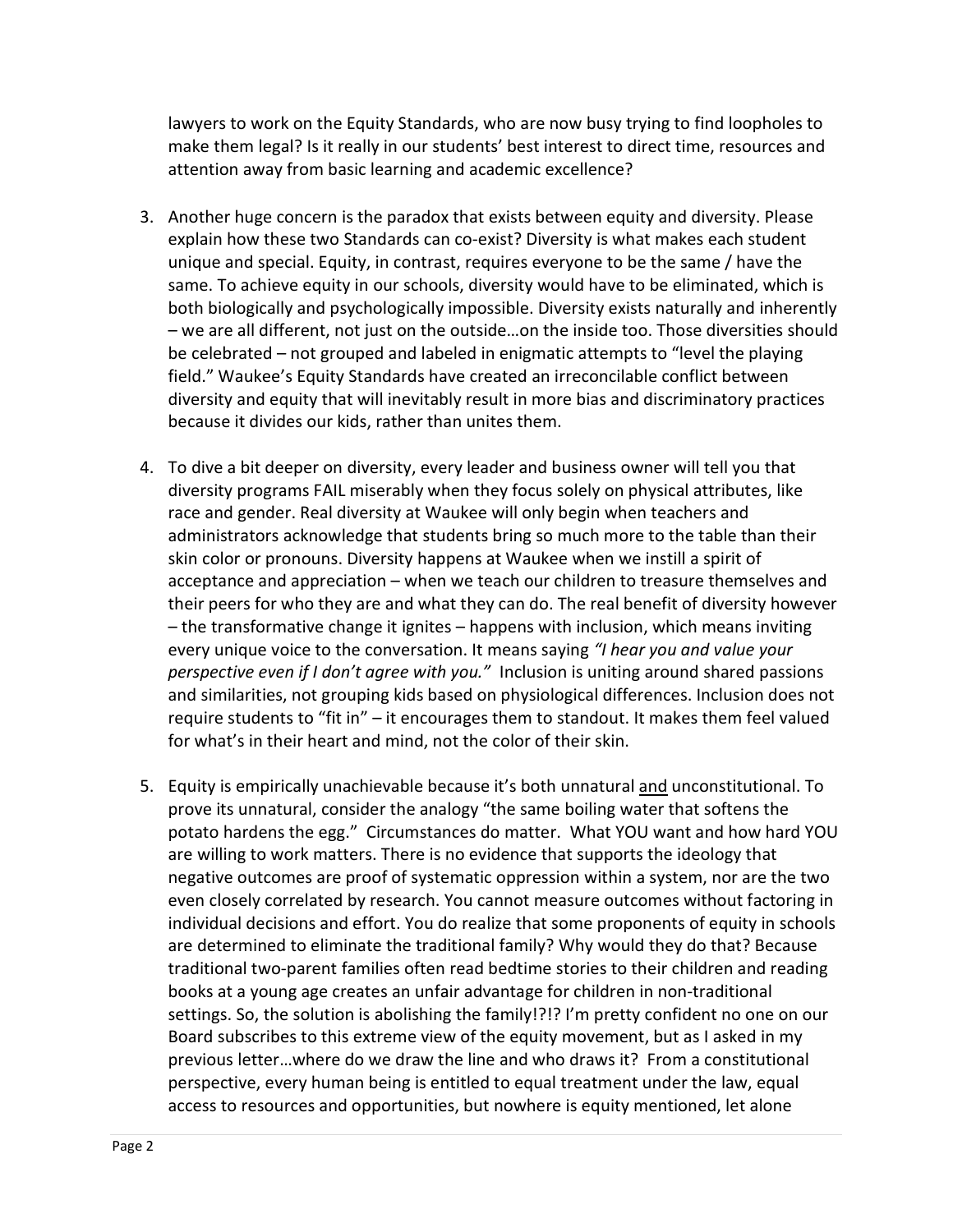guaranteed. Why? Because it does not exist. It's not real. Teaching students to expect equity in their lives does not equip them to succeed or find happiness. You cannot be happy if you're always seeking equity - comparing yourself and your circumstances to someone else. Comparing limits growth and creates resentment. Comparing makes kids feel unworthy and ungrateful –looking for someone or something to blame. Equality, on the other hand, teaches kids the importance of setting goals and working hard. It fosters self-reflection, self-reliance and personal accountability. Equality honors each student as an individual, with just the right support and the freedom to pursue what's in their heart – not what society or labels dictate. Parents do not want WCSD subjecting students to this trendy, unorthodox social experiment called equity.

- 6. Dividing Waukee students into identity groups and labeling them as such will have harmful, long-term impacts. As the parent of a Waukee middle-school student who still has open wounds from his experience being put into an identity group, I will vehemently challenge this practice at WCSD. A once energetic, intellectually challenging student is now too afraid to speak his mind for fear of being humiliated and ostracized. He has been conditioned to believe dissenting opinions are not welcome at Waukee – and now with these Standards, not even allowed. What if he carries this baggage and fear into high school? What if this mindset prevents him from feeling capable and confident as an adult? What if he never again feels worthy for simply being himself? Who is going to take responsibility for this? Surely, the Board recognizes that "identity grouping" steals individual voices, it robs freedom of choice and forces kids into conformity. Wouldn't it be good – with so much at stake – to pause and ask Waukee students how they really feel versus making sweeping assumptions that all students are either "oppressors" or "victims of the oppressors"? A simple, anonymous survey of Waukee students and teachers will likely reveal that 70% or more feel no sense of belonging at school, therefore, they do not feel safe. This is NOT a result of being oppressed – it's because their religious, social and/or political views are not accepted by the people in power at Waukee. While equity efforts may benefit a handful of students in the short term, it will dismantle our entire ecosystem over time because it cannot sustain itself naturally or without force. Please take action to prevent this from ever happening to another Waukee student.
- 7. Teaching students they can and should eliminate all forms of bias is a utopian idea. Not only is it impossible, it could be harmful. Yet Waukee's Equity Standards are overflowing with bias – if you don't see it or believe it, I'm happy to sit down with you and walk you through it, line by line. Bias is a naturally-occurring human behavior that cannot be wiped from our DNA simply because we say so. In some cases, bias is an important defense mechanism that alerts us to potentially dangerous situations. Teaching students that bias in any form is hateful and shameful is wrong and hypocritical. If you have children of your own, I bet you raised them to exercise certain biases in order to keep them safe – remember "stranger danger"? How – specifically did you teach them to identify a stranger? You did this by tapping into their natural instincts – you taught them to assess people and situations based on a set of values,